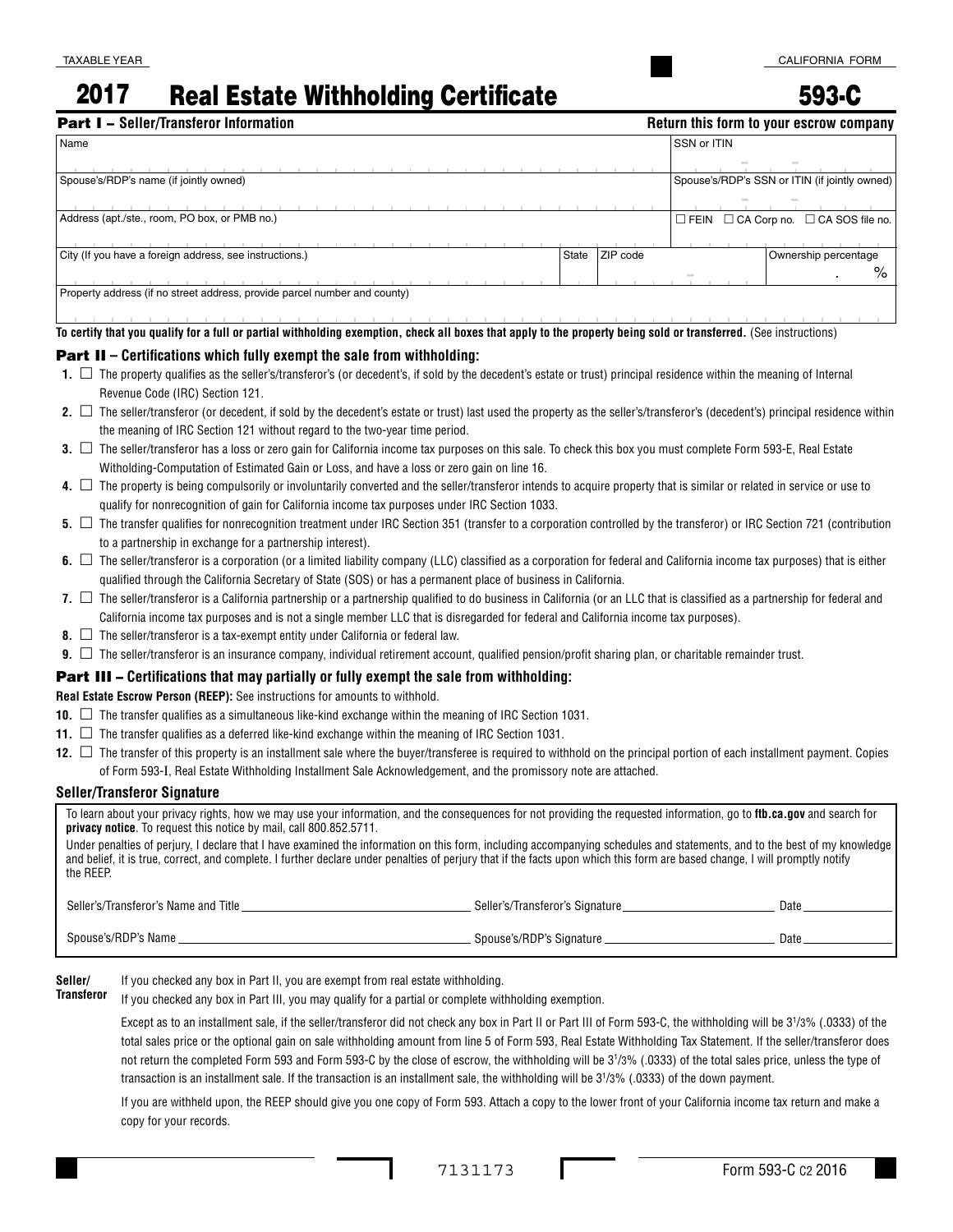# 2017 Instructions for Form 593-C

**Real Estate Withholding Certificate** References in these instructions are to the Internal Revenue Code (IRC) as of **January 1, 2015**, and to the California Revenue and Taxation Code (R&TC).

# General Information

In general, for taxable years beginning on or after January 1, 2015, California law conforms to the Internal Revenue Code (IRC) as of January 1, 2015. However, there are continuing differences between California and federal law. When California conforms to federal tax law changes, we do not always adopt all of the changes made at the federal level. For more information, go to **ftb.ca.gov** and search for **conformity**. Additional information can be found in FTB Pub. 1001, Supplemental Guidelines to California Adjustments, the instructions for California Schedule CA (540 or 540NR), and the Business Entity tax booklets.

**Like-Kind Exchanges** – For taxable years beginning on or after January 1, 2014, California requires taxpayers who exchange property located in California for like-kind property located outside of California, and meet all of the requirements of the IRC Section 1031, to file an annual information return with the Franchise Tax Board (FTB). For more information, get form FTB 3840, California Like-Kind Exchanges, or go to **ftb.ca.gov** and search for **like kind**.

### Purpose

Use Form 593-C, Real Estate Withholding Certificate, to certify that you qualify for a full or partial withholding exemption.

Qualifying for an exemption from withholding or being withheld upon does not relieve you of your obligation to file a California income tax return and pay any tax due on the sale of California real estate.

You may be assessed penalties if:

- **•** You do not file a tax return.
- **•** You file your tax return late.
- **•** The amount of withholding does not satisfy your tax liability.

The seller/transferor must submit this form before the close of escrow to prevent withholding on the transaction. After escrow has closed, amounts withheld may be recovered only by claiming the withholding as a credit on the appropriate year's tax return.

# How to Claim the Withholding

To claim the withholding credit, report the sale or transfer as required and enter the amount from line 5 of Form 593, Real Estate Withholding Tax Statement, on your California tax returns as withholding from Form(s) 592-B or 593. If your filing status changed after escrow closed and before filing your California tax return, call us at **888**.792.4900 prior to filing your tax return for instructions on how to claim your withholding credit. Claim your withholding credit on one of the following:

- **•** Form 540, California Resident Income Tax Return
- **•** Form 540NR Long, California Nonresident or Part-Year Resident Income Tax Return
- **•** Form 541, California Fiduciary Income Tax Return
- **•** Form 100, California Corporation Franchise or Income Tax Return
- **•** Form 100S, California S Corporation Franchise or Income Tax Return **•** Form 100W, California Corporation Franchise or Income Tax
- Return Water's-Edge Filers **•** Form 109, California Exempt Organization Business Income Tax Return
- **•** Form 565, Partnership Return of Income
- **•** Form 568, Limited Liability Company Return of Income

# Specific Instructions

**Private Mail Box (PMB) –** Include the PMB in the address field. Write "PMB" first, then the box number. Example: 111 Main Street PMB 123.

**Foreign Address –** Follow the country's practice for entering the city, county, province, state, country, and postal code, as applicable, in the appropriate boxes. **Do not** abbreviate the country name.

# Part I – Seller/Transferor Information

Enter the name, tax identification number, and address of the seller/transferor. If the seller/transferor does not provide a tax identification number, then Form 593-C is void, and withholding is required.

**Note:** If you choose to provide a copy of Form 593-C to the buyer/transferee, delete the seller's/transferor's tax identification number on the buyer's/transferee's copy.

If the seller/transferor is an **individual,** enter the social security number (SSN) or individual taxpayer identification number (ITIN). If the sellers/transferors are spouses/registered domestic partners (RDPs) and plan to file a joint return, enter the name and SSN or ITIN for each spouse/RDP. Otherwise, **do not** enter information for more than one seller/transferor. Instead, complete a separate Form 593-C for each seller/transferor.

If you do not have an SSN because you are a nonresident or a resident alien for federal tax purposes, and the Internal Revenue Service (IRS) issued you an ITIN, enter the ITIN in the space provided for the SSN.

An ITIN is a tax processing number issued by the IRS to individuals who have a federal tax filing requirement and do not qualify for an SSN. It is a nine-digit number that always starts with the number 9.

If the seller/transferor is a business, enter the business name in the name field along with the federal employer identification number (FEIN), CA Corporation number (CA Corp no.), or CA Secretary of State (CA SOS) file number.

If the seller/transferor is a **grantor trust,** enter the grantor's individual name and SSN. For tax purposes, the grantor trust is disregarded and the individual seller/transferor must report the sale and claim the withholding on their individual tax return. If the trust was a grantor trust that became irrevocable upon the grantor's death, enter the name of the trust and the trust's FEIN. **Do not enter the decedent's or trustee's name or SSN.**

If the seller/transferor is a **non-grantor trust**, enter the name of the trust and the trust's FEIN. **Do not enter trustee information.**

If the seller/transferor is a **single member limited liability company (SMLLC)**, enter the name and tax identification number of the single member.

For all other non-individual sellers/transferors, enter the FEIN, CA Corp no., or CA SOS file number.

### **Ownership Percentage**

Enter your ownership percentage rounded to two decimal places (e.g. 66.67%). If you are on the title for incidental purposes and you have no financial ownership, enter 0.00 and skip to Seller/Transferor Signature. You will not be withheld upon.

Examples of sellers/transferors who are on title for incidental purposes are:

- **•** Co-signers on title (e.g., parents co-signed to help their child qualify for the loan).
- **•** Family members on title to receive property upon the owner's death.

#### **Property Address**

Enter the address (or parcel number and county) of the CA real property transferred.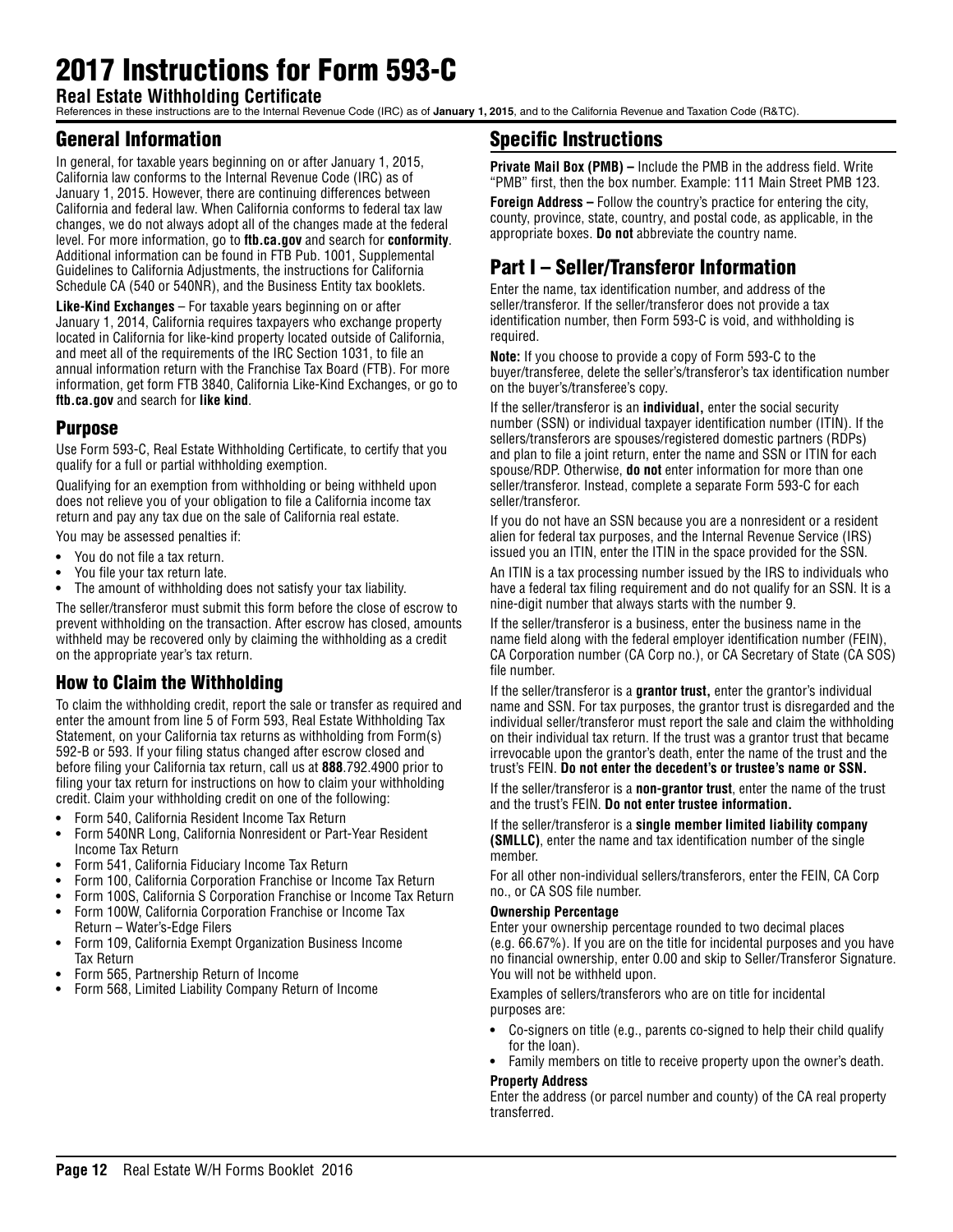## Part II – Certifications Which Fully Exempt Withholding

#### **Line 1 through Line 9**

Check all boxes that apply to the property being sold or transferred.

#### **Line 1 – Principal Residence**

To qualify as your principal residence under IRC Section 121, you (or the decedent) generally must have owned and lived in the property as your main home for at least two years during the five-year period ending on the date of sale. Military and Foreign Service, get FTB Pub. 1032, Tax Information for Military Personnel.

You can have only one main home at a time. If you have two homes and live in both of them, the main home is the one you lived in most of the time.

There are exceptions to the two-year rule if the primary reason you are selling the home is for a change in the place of employment, health, or unforeseen circumstances such as death, divorce or termination of registered domestic partnership, or loss of job, etc. For more information about what qualifies as your principal residence or exceptions to the twoyear rule, get federal Publication 523, Selling Your Home*.* To get federal publications, go to **irs.gov**, or call 800.829.3676.

If only a portion of the property qualifies as your principal residence, a second Form 593-C will need to be completed to certify an exemption on the portion not used as a principal residence.

The allocation method should be the same as the seller/transferor used to determine depreciation.

#### **Line 2 – Property last used as your principal residence**

If the property was last used as the seller's/transferor's, or decedent's principal residence within the meaning of IRC Section 121 without regard to the two-year time period, no withholding is required. If the last use of the property was as a vacation home, second home, or rental, you do not qualify for the exemption. You must have lived in the property as your main home.

If you have two homes and live in both of them, the main home is the one you lived in most of the time.

#### **Line 3 – Loss or Zero Gain**

You have a loss or zero gain for California income tax purposes when the amount realized is less than or equal to your adjusted basis. You must complete Form 593-E, Real Estate Withholding – Computation of Estimated Gain or Loss, and have a loss or zero gain on line 16 to certify that the transaction is fully exempt from withholding.

You may not certify that you have a net loss or zero gain just because you do not receive any proceeds from the sale or because you feel you are selling the property for less than what it is worth.

#### **Line 4 – Involuntary Conversion**

The property is being involuntarily or compulsorily converted when both of the following apply:

- **•** The California real property is transferred because it was (or threatened to be) seized, destroyed, or condemned within the meaning of IRC Section 1033.
- **•** The seller/transferor intends to acquire property that is similar or related in service or use in order to be eligible for nonrecognition of gain for California income tax purposes.

Get federal Publication 544, Sales and Other Dispositions of Assets, for more information about involuntary conversions.

#### **Line 5 – Non-recognition Under IRC Section 351 or 721**

The transfer must qualify for nonrecognition treatment under IRC Section 351 (transferring to a corporation controlled by transferor) or IRC Section 721 (contributing to a partnership in exchange for a partnership interest).

#### **Line 6 – Corporation**

A corporation has a permanent place of business in California when it is organized and existing under the laws of California or it has qualified through the CA SOS to transact intrastate business. A corporation not qualified to transact intrastate business (such as a corporation engaged exclusively in interstate commerce) will be considered as having a permanent place of business in California only if it maintains an office in California that is permanently staffed by its employees after the sale.

S corporations must withhold on nonresident S corporation shareholders. Get FTB Pub. 1017, Resident and Nonresident Withholding Guidelines, for more information.

#### **Line 7 – Partnership or Limited Liability Company (LLC)**

Partnerships and LLCs are required to withhold on nonresident partners and members. For more information, get FTB Pub.1017.

Withholding is not required if the title to the property transferred is recorded in the name of a California partnership or it is qualified to do business in California.

Withholding is not required if the title to the property transferred is in the name of an LLC, and the LLC meets both of the following:

- **•** It is classified as a partnership for federal and California income tax purposes.
- **•** It is not an SMLLC that is disregarded for federal and California income tax purposes.

If the LLC meets these conditions, the LLC must still withhold on nonresident members. Get FTB Pub. 1017 for more information.

If the SMLLC is classified as a corporation for federal and California income tax purposes, then the seller/transferor is considered a corporation for withholding purposes. Refer to Line 6.

If the LLC is an SMLLC that is disregarded for federal and California income tax purposes, then that single member is considered the seller/transferor and title to the property is considered to be in the name of the single member for withholding purposes.

When completing Form 593-C as the single member of a disregarded LLC, write on the bottom of the form that the information on the form is for the single member of the LLC, so the Real Estate Escrow Person (REEP) will understand why it is different from the recorded title holder.

| If the single member is: | Complete Form 593-C using:      |
|--------------------------|---------------------------------|
| An individual            | The individual's information    |
| A corporation            | The corporation's information   |
| A partnership            | The partnership's information   |
| An IIC                   | The single member's information |

#### **Line 8 – Tax-Exempt Entity**

Withholding is not required if the seller/transferor is tax-exempt under either California or federal law (e.g., religious, charitable, educational, not for profit organizations, etc.).

#### **Line 9 – Insurance Company, Individual Retirement Account, Qualified Pension or Profit-Sharing Plan, or Charitable Remainder Trust**

Withholding is not required when the seller/transferor is an insurance company, individual retirement account, qualified pension or profitsharing plan, or a charitable remainder trust.